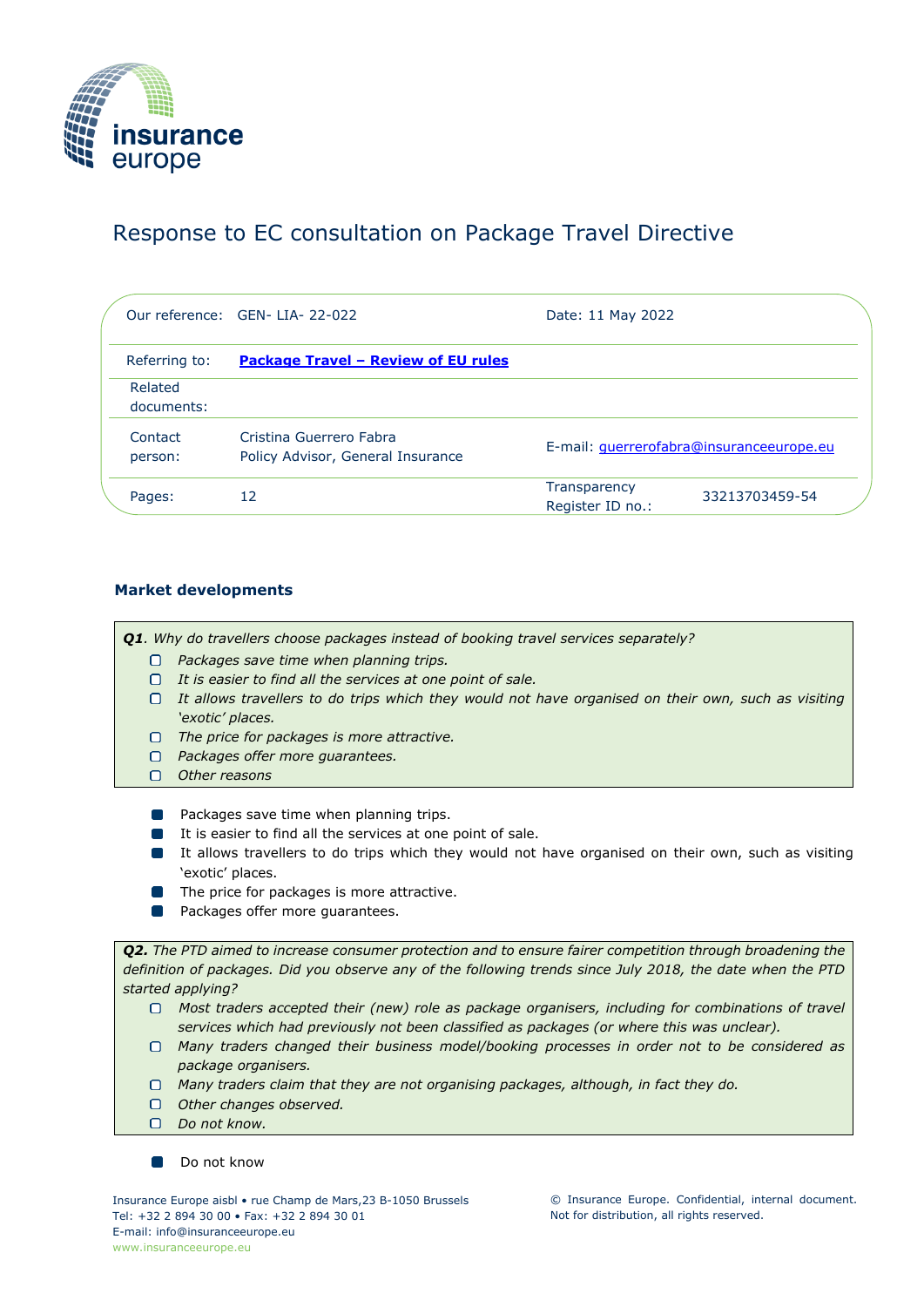

*Q3. In your view, how well is the PTD adapted to market trends, including the constant expansion of sales by online booking and of bookings on mobile devices?*

- *very well adapted*
- *reasonably well adapted*
- *not well adapted*
- *Do not know*
- **Tale** very well adapted

#### **3a. Please specify the reasons and propose solutions.**

Insurance Europe takes the view that the PTD is fit for purpose and ensures an appropriate level of consumer protection. In the view of travel insurers and travel insolvency insurers (surety insurers) alike, neither a change to the PTD, nor an extension of its scope is currently required in light of changing market trends.

*Q4. Have you observed any of the following changes in business practices, including in contract terms, in relation to packages after the start of the COVID-19 health crisis and during crisis?*

- *More possibilities for travellers to make changes to the package or to terminate the contract without paying fees.*
- *Organisers hesitating to offer packages.*
- *Other changes.*
- $\mathcal{L}(\mathcal{L})$ More possibilities for travellers to make changes to the package or to terminate the contract without paying fees

### **Definitions and scope of application**

In initial feedback from stakeholders, there were comments on the scope of the PTD and the definitions, suggesting, amongst other things, that, in certain situations, it may be difficult to distinguish between packages and linked travel arrangements (LTAs).

*Q5. The PTD defines 'package' as a combination of at least two different types of travel services (e.g. transport*  and accommodation) for the same trip or holiday where certain criteria, indicating a close link between the *services, are met. What are your views on the current definition of package?*

- *It should be maintained.*
- *It should cover more combinations of travel services.*
- *It should cover fewer combinations of travel services.*
- *It should be clarified.*
- *Do not know.*
- **I** It should be maintained

**Q6.** *Do you think that, through a change in the current definitions, traders that book different travel services for the same trip or holiday for travellers, even where these services are selected jointly at one point of sale, should not be liable as organisers anymore?*

- *Agree, even if there is an inclusive or total price for the selected travel services.*
- *Agree, but not if there is an inclusive or total price for the selected travel services.*
- *Agree, but exclusively for packages sold face-to-face (i.e. not for online bookings).*
- *Agree, but exclusively for small physical travel agencies (i.e. not for large physical travel agencies and not for online bookings).*
- *Agree, but exclusively for online bookings in the form of a "shopping basket".*
- *Agree, but only if there is clear information that, in such cases, travellers are not protected by the rules on packages.*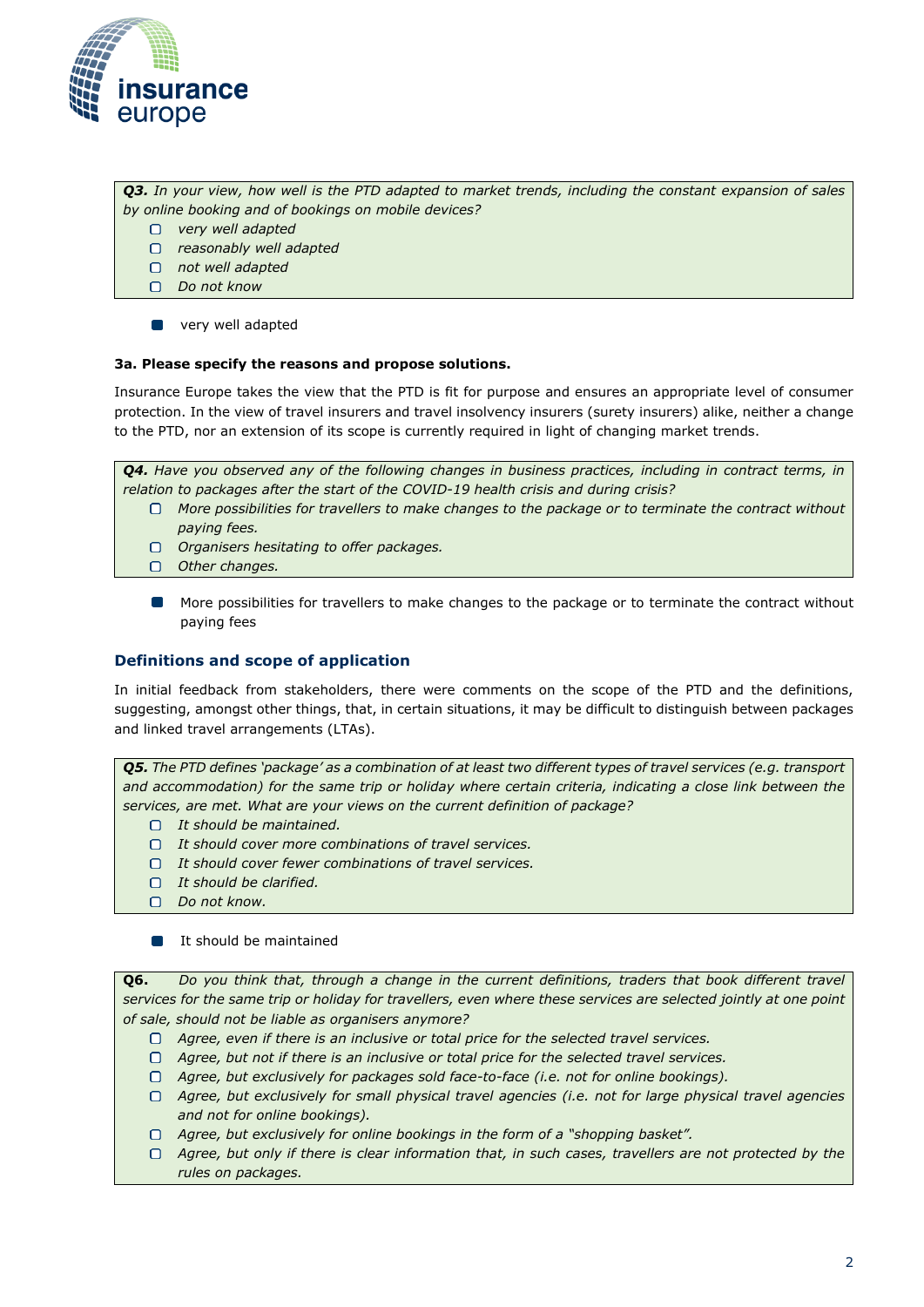

 $\Box$ Disagree.

> $\Box$ Disagree.

**Q7.** *Do you consider that the definition of "click-through packages" should be maintained or changed? Click-through packages (Article 3(2)(b)(v) of the PTD): online bookings made at different points of sale which are*  defined as 'packages' if the trader with whom a first contract is concluded transmits the customer's name, email *address and payment details to the provider of a second travel service and the second contract is concluded within 24 hours of the first contract.*

- *This definition should be maintained because such 'click-through' bookings address a booking model that should be regulated and qualified as a package.*
- *This definition should be maintained, but transfer of payment details from one trader to a second trader should not be required in order to consider more combinations as packages.*
- *This definition should be repealed, as it has no or very limited practical value or is difficult to apply in practice.*
- *Other changes should be made to this definition.*
- *Do not know.*
- $\Box$ This definition should be maintained because such 'click-through' bookings address a booking model that should be regulated and qualified as a package.

**Q8.** *Currently, combinations of accommodation and tourism services other than transport or car rental are not considered as packages, i.e. are exempted from the PTD, if the value of the other tourism service(s) (e.g., massages and other spa services at a hotel) is below 25% of the overall value of the combination. Do you think that such combinations of travel services should be exempted from the PTD even if the value of the other tourism services is higher than 25% of the total price?*

- $\Box$ *Yes, they should be exempted.*
- $\Box$ *No, they should not be exempted.*
- *No, they should not be exempted, but the rules should be amended otherwise.*
- $\Box$ *Do not know.*

Yes, they should be exempted.  $\Box$ 

**Q9**. *Would you like to propose any other changes to the definitions of 'traveller', 'travel service', 'package' or the scope of the PTD? If so, please explain.*

#### N/A

## **Cancellations, liquidity and reimbursements**

The Package Travel Directive (PTD) allows travellers to terminate the package travel contract at any time before the start of the package and receive a refund of any payments made minus an appropriate termination fee. In addition, travellers (and organisers) have the right to terminate the package travel contract where its performance is significantly affected by 'unavoidable and extraordinary circumstances' ([Ar](https://eur-lex.europa.eu/legal-content/EN/TXT/HTML/?uri=CELEX%3A32015L2302&from=EN&%3A~%3Atext=the%20termination%20fees.-%2C2%2C-.%C2%A0%C2%A0%C2%A0Notwithstanding%20paragraph%201) [ticle 12\(2\),](https://eur-lex.europa.eu/legal-content/EN/TXT/HTML/?uri=CELEX%3A32015L2302&from=EN&%3A~%3Atext=the%20termination%20fees.-%2C2%2C-.%C2%A0%C2%A0%C2%A0Notwithstanding%20paragraph%201) [Article](https://eur-lex.europa.eu/legal-content/EN/TXT/HTML/?uri=CELEX%3A32015L2302&from=EN&%3A~%3Atext=to%20additional%20compensation.-%2C3%2C-.%C2%A0%C2%A0%C2%A0The%20organiser%20may)  [12\(3\) a](https://eur-lex.europa.eu/legal-content/EN/TXT/HTML/?uri=CELEX%3A32015L2302&from=EN&%3A~%3Atext=to%20additional%20compensation.-%2C3%2C-.%C2%A0%C2%A0%C2%A0The%20organiser%20may)nd [Article 3\(12\) P](https://eur-lex.europa.eu/legal-content/EN/TXT/HTML/?uri=CELEX%3A32015L2302&from=EN&%3A~%3Atext=%E2%80%98unavoidable%20and%20extraordinary%20circumstances%E2%80%99)TD). In such cases, travellers are entitled to a full refund of their pre-payments within 14 days without any termination fee.

The COVID-19 pandemic led to mass cancellations of trips, but often travellers received refunds much later or had to accept vouchers instead of refunds. Organisers invoked liquidity problems caused by the COVID-19 pandemic and that they were unable to reimburse travellers because they had not received refunds from service providers, such as airlines. Furthermore, there were sometimes disagreements between organisers and travellers on whether a cancellation was justified.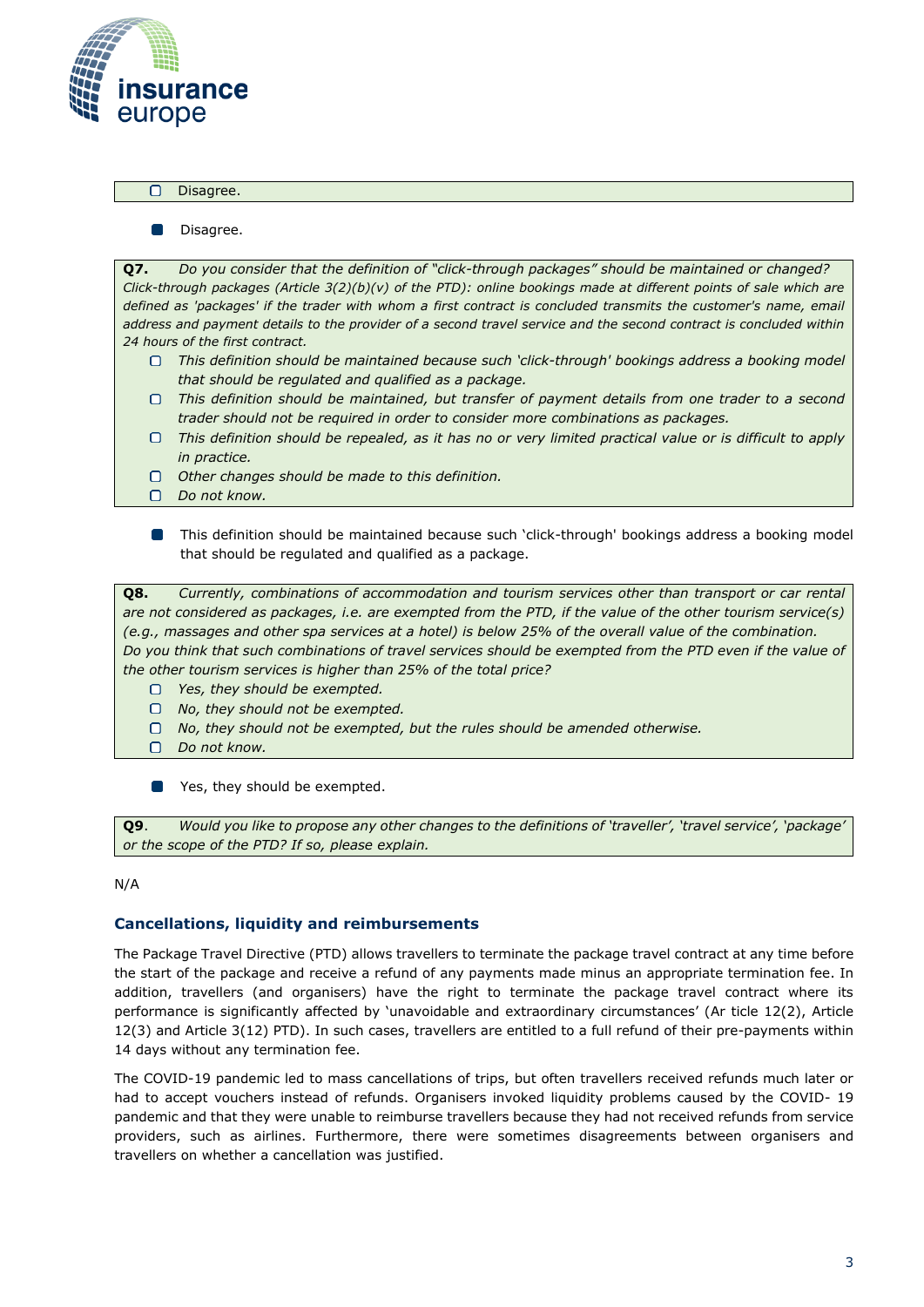

There are no provisions in the PTD on the possibility to offer vouchers and their characteristics and, consequently, no requirement to provide insolvency protection for vouchers. In its [Recommendation \(EU\)](https://eur-lex.europa.eu/legal-content/EN/TXT/?uri=CELEX%3A32020H0648) [2020/648 o](https://eur-lex.europa.eu/legal-content/EN/TXT/?uri=CELEX%3A32020H0648)f 13 May 2020, the Commission developed principles to make vouchers more attractive for travellers, e.g. by providing insolvency protection for them.

- **Q10.** *Do you support any of the following statements on cancellation rights for packages?*
	- *The current rules on cancellation rights are sufficiently clear.*  $\Box$
	- *The current rules on cancellation rights could be better explained through non- binding guidance.*
	- *The current rules on cancellation rights are not sufficiently clear and should be amended.*
	- *Do not know.*
	- **The current rules on cancellation rights are sufficiently clear.**

| 011.                                                                                           | Should the PTD specifically regulate the consequences of 'official travel warnings', e.g. their legal |  |  |
|------------------------------------------------------------------------------------------------|-------------------------------------------------------------------------------------------------------|--|--|
| value in connection with cancellations because of unavoidable and extraordinary circumstances? |                                                                                                       |  |  |
|                                                                                                | $\Box$ Yes                                                                                            |  |  |
| $\bigcap$ No                                                                                   |                                                                                                       |  |  |
|                                                                                                | Other views                                                                                           |  |  |

 $\mathcal{L}$ No

**Q12.** *Should the PTD specify that organisers may issue vouchers instead of a refund within 14 days provided that (a) travellers agree, (b) that there is a guarantee that travellers will receive their money back if the voucher is not used within its validity period, and (c) that vouchers have to be protected against the insolvency of the issuer?*

- *Yes.*
- *No.*
- $\Box$ *Do not know.*

 $\Box$ No

**Q. 13.** *According to the PTD, travellers have to be informed about the identity of the organiser of the package. If the contract is terminated, the organiser is obliged to refund any pre-payments to travellers. Where a package is sold via a retailer, some Member States provide that retailers are responsible for refunds as well. However, in practice, travellers may not always understand the role of different traders and which trader is responsible for a refund. Which of the following statements do you support?*

- $\Box$ *The current rules are clear enough and do not need to be amended.*
- *Both organisers and retailers should be legally liable for refunds in all Member States.*
- $\Box$ *Traders should be obliged to inform travellers clearly which trader is acting as an organiser, retailer or service provider in connection with a package and about their obligations towards travellers.*
- *Do not know.*

The current rules are clear enough and do not need to be amended.  $\Box$ 

**Q14**. *Under the PTD, where a package travel contract is terminated by the organiser or the traveller, organisers, and not the individual service providers, must reimburse package travellers, since organisers are responsible for packages as a whole and since travellers may not know the price of individual services. Following the same logic, the Air Passenger Rights Regulation (EC) No 261/2004, confirms that, where a flight is part of a package which is not carried out, the organiser and not the air carrier is responsible for reimbursing travellers. At the same time, some organisers claim that it is difficult for them to reimburse package travellers if they do not receive refunds from service providers. In this context, which of the following statements do you support, if any?*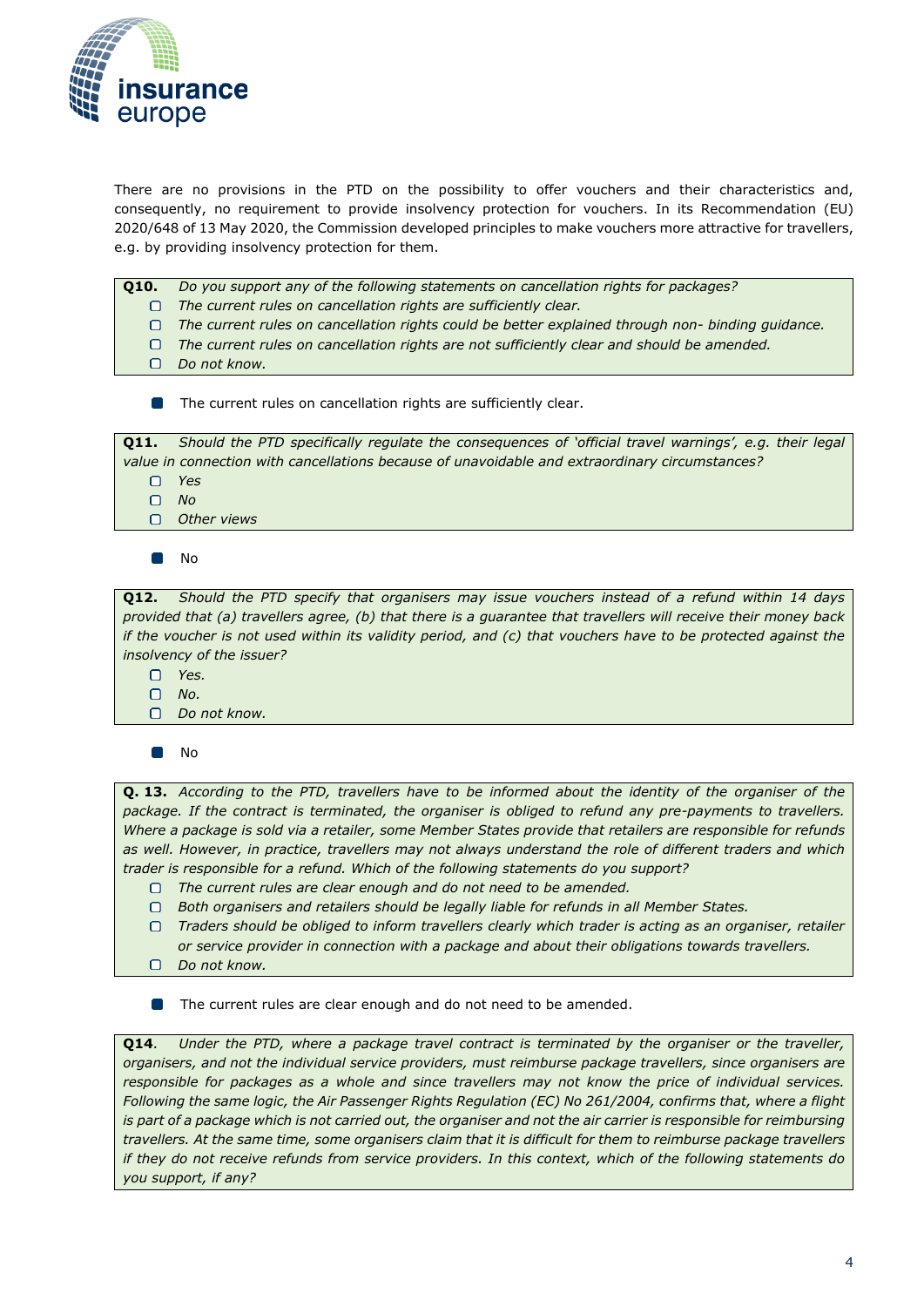

- *No change should be made to the current rules.*
- *Package travellers should obtain a direct right to a refund against service providers, such as airlines or hotels. Service providers should be able to refuse the refund if they have already paid the refund to the organiser.*
- *Organisers should have the right to a refund against service providers, such as airlines or hotels, within a specific deadline, to enable them to reimburse travellers.*
- *Organisers should have the right to a refund against service providers, such as airlines or hotels, within a specific deadline, to enable them to reimburse travellers, but only where the services concerned have been cancelled by the service providers.*
- *Other changes should be made.*
- No change should be made to the current rules.

**Q15**. *Currently, where package travel contracts are terminated because of unavoidable and extraordinary circumstances, the period for refunds is 14 days from the termination of the contract. This period is consistent with other EU consumer protection acts. By contrast, refund periods for stand-alone tickets cancelled by the transport service provider vary between seven days and one month, depending on the means of transport. Which of the following statements do you support, if any?*

- *The current 14-day period in the PTD should be maintained for all packages.*
- *The refund period for packages should depend on the means of transport included in a package and*  correspond to the periods applicable to stand-alone tickets in relation to the relevant means of *transport.*
- *Neither of the two statements above.*
- **The current 14-day period in the PTD should be maintained for all packages.**

## **4. Insolvency protection, pre-payments and preparation for a liquidity crisis**

The PTD leaves it to Member States to determine the details of their insolvency protection systems, including the choice of a public or a private travel guarantee fund(s) or a system based on insurance policies or bank guarantees. However, the PTD includes criteria for the effectiveness of the national systems, and, during the transposition of the PTD, the Commission had regular exchanges with the Member States on how to ensure effective insolvency protection.

Following the Thomas Cook insolvency in 2019 and in the context of the COVID-19 pandemic, questions about potential gaps in some national insolvency protection systems and the availability of insurance solutions have appeared. Furthermore, initial feedback from stakeholders suggests that unlimited guarantees may not always be realistic.

Therefore, further harmonisation, additional mechanisms and/or restrictions on pre-payments, as well as ways to ensure refunds in a liquidity crisis, may be explored.

**Q. 16.** *In your view, are the insolvency protection standards for organisers (and, where applicable, retailers) considerably lower in some Member States as compared to other ones?*

- *Yes*
- *No*
- *Do not know*
- **Do not know**

#### **16a. Please provide examples.**

There is great variation in how insolvency protection is organised across member states, and it is often tailored to local circumstances and practices. This is why insurers welcome the fact that the Directive allows for the necessary flexibility in terms of how it is implemented at national level.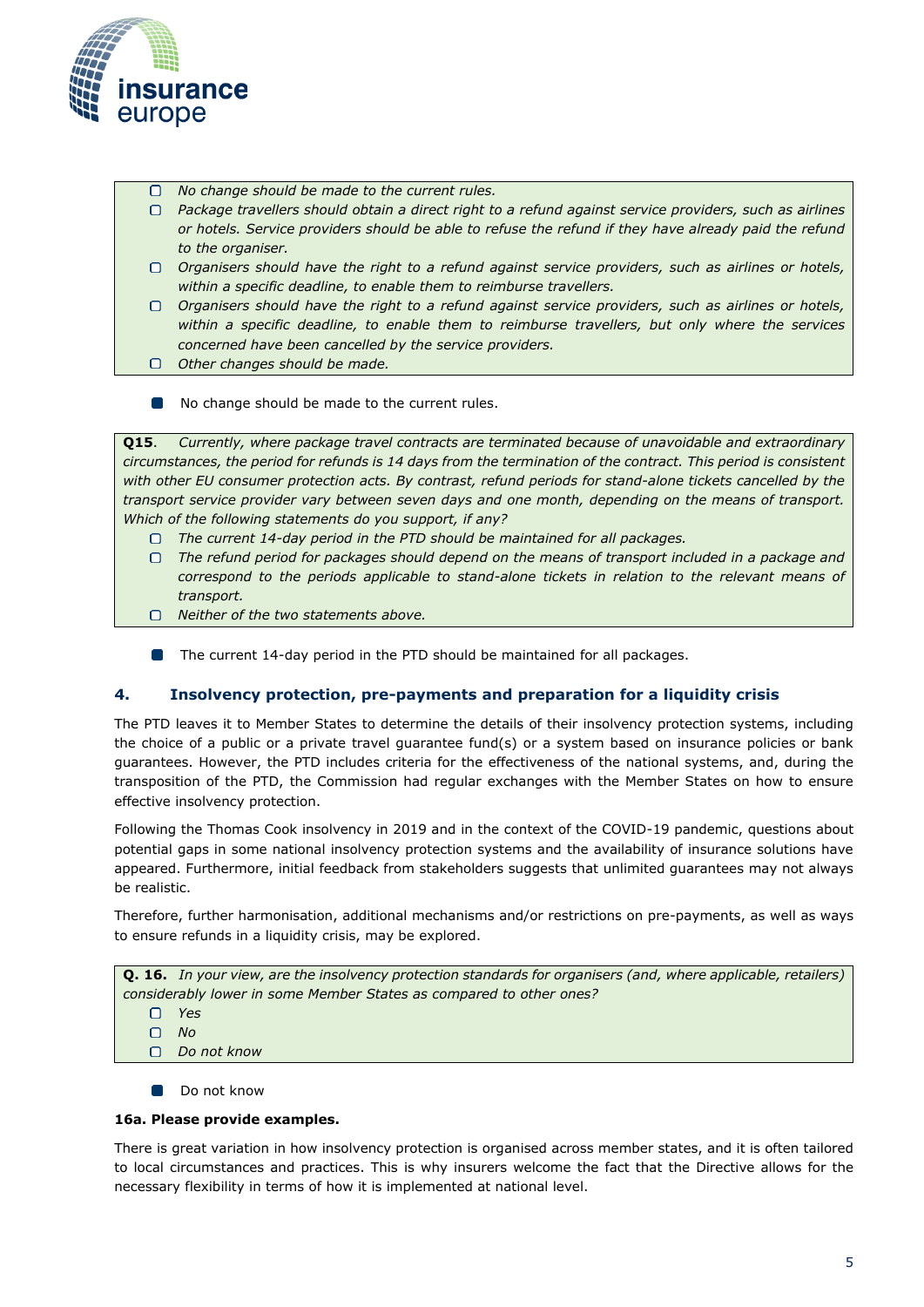

**Q17**. *In your view, do the remaining differences between the national insolvency protection systems have any of the following consequences?*

- *Insufficient protection of travellers in some Member States.*
- *Unfair competition within the internal market.*
- *They can influence the decision of companies where to conduct their business or where to organise their insolvency protection.*
- *Other consequences.*
- *Do not know.*

Do not know.  $\blacksquare$ 

**Q18.** *Concerning the effectiveness and robustness of national insolvency protection systems, which of the following suggestions do you support?*

- *The current rules of the PTD are appropriate and should not be changed.*
- *The Commission should enforce the rules better in relation to the Member States.*  $\Box$
- *The national insolvency protection systems should be further harmonised.*

*A back-up system (e.g. a fund) at EU-level should be created as a safety net for cases where the insolvency protection of an organiser is insufficient to cover all refunds and repatriations, even if there is no general crisis.*

- *Other suggestions.*
- $\Box$ The current rules of the PTD are appropriate and should not be changed.

**Q19.** *Currently, the PTD requires organisers to obtain security for the refund of all payments from travellers*  'where the relevant services are not performed as a consequence of the organiser's insolvency'. This *protection does not necessarily cover refund rights or vouchers issued before an organiser becomes insolvent. With which of the following statements do you agree?*

- *Refund rights against an organiser should be protected in case of insolvency.*
- *Vouchers issued by organisers should be protected in case of insolvency.*
- *Claims for price reduction or compensation for improper performance existing before an organiser becomes insolvent should be protected in case of insolvency.*
- *None of the above. The existing insolvency protection is sufficient. An extension of the protection would imply excessive costs.*
- None of the above. The existing insolvency protection is sufficient. An extension of the protection would imply excessive costs.

**Q20**. *Do you see any other possibilities to improve the effectiveness, efficiency and sustainability of insolvency protection under the PTD? If so, please explain.*

#### N/A

**Q21.** *In your experience, to what extent do protection mechanism through payment systems, for instance credit cards (charge backs) and systems such as PayPal, contribute to protecting payments from package travellers where contracts are terminated or where an organiser becomes insolvent?*

- *Large contribution*
- *Moderate contribution*
- *Works only in specific situations.*
- *Depends on the Member State concerned.*

**Tale** Depends on the Member State concerned.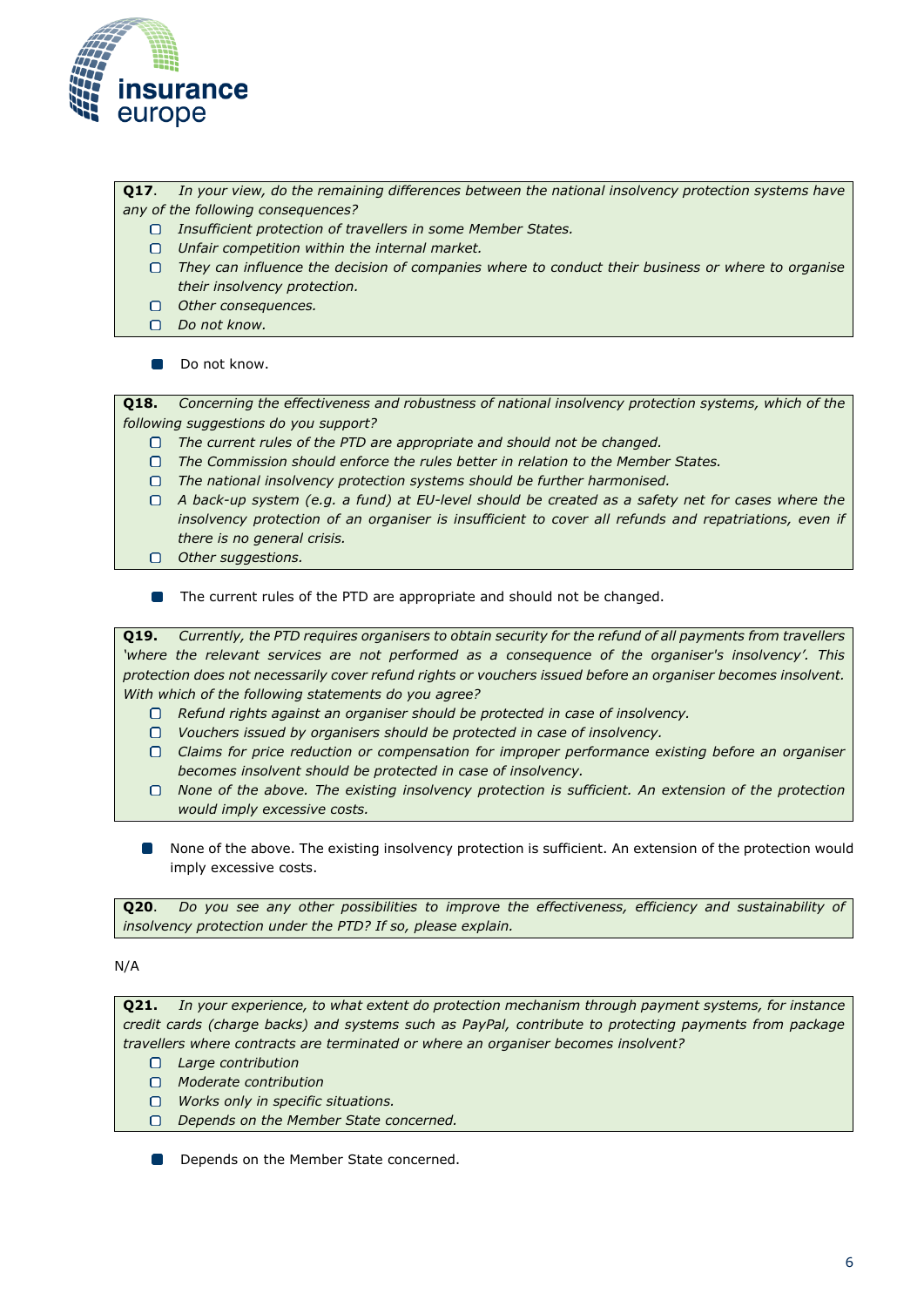

**Q22.** *Restrictions on pre-payments for packages and LTAs before the performance of the service could reduce the need for insolvency protection and problems related to refunds. At the same time, they may increase costs for travellers. Which of the following statements do you support?*

- *Pre-payments for packages and LTAs should be prohibited completely.*
- *Pre-payments for packages and LTAs should be limited to a maximum of 20% at the time of booking. The rest would be paid shortly before departure (e.g. 3 days in advance).*
- *Pre-payments for packages and LTAs should be limited to 50% and to be paid at the earliest one month before departure. The rest would be paid shortly before departure (e.g. 3 days in advance).*
- *Package organisers should give travellers the option of deferring payment until shortly before departure.*
- *Other restrictions should be introduced.*
- *There should be no prohibitions or limitations of prepayments for packages.*
- *Do not know.*
- $\Box$ Pre-payments for packages and LTAs should be limited to a maximum of 20% at the time of booking. The rest would be paid shortly before departure (e.g. 3 days in advance).

#### **22a. Possibility to provide further comments.**

The limitation of pre-payments is an appropriate means to facilitate the insurability of travel organisers. Limitation of pre-payments also reduces the exposure of travelers. Therefore, pre-payments should be generally restricted to an amount which is legally justified

**Q22b**. *Do you agree that pre-payments for packages should be prohibited only if other travel service providers, including airlines and other carriers, are subject to similar restrictions?*

- *Yes*
- $\Box$ *No*

 $\Box$ No

**Q23**. *Do you support the idea of a crisis fund, to ensure that organisers have enough liquidity to be able*  to grant timely refunds for package travellers in case of mass cancellations due to unavoidable and *extraordinary circumstances?*

- *Yes. The PTD should require the Member States to create national crisis funds.*
- *Yes. A crisis fund should be created at EU-level. Other ideas to address a liquidity crisis .*
- *No such fund is necessary. The existing rules in the PTD, plus ad hoc State aid measures by the Member States, are sufficient.*
- *No. The costs to travellers of such a fund would outweigh the possible benefits.*
- No such fund is necessary. The existing rules in the PTD, plus ad hoc State aid measures by the Member States, are sufficient.

**Q***24. If a national or an EU crisis fund to ensure timely refunds for package travellers were to be created, who should contribute to it? Organisers (and, where appropriate, retailers) through regular contributions. All package travellers with a mandatory contribution per package. Providers of travel services (e.g. transport and accommodation) forming part of a package, insofar as they receive pre-payments. Intermediaries, including online platforms, insofar as they receive pre- payments for a package.*

*Traders established in non-EU/EEA Member States offering packages in the EU/EEA, based on relevant EU/EEA turnover or turnover in the relevant Member State(s).*

*Each Member State through financing with public funds, in full or in part.*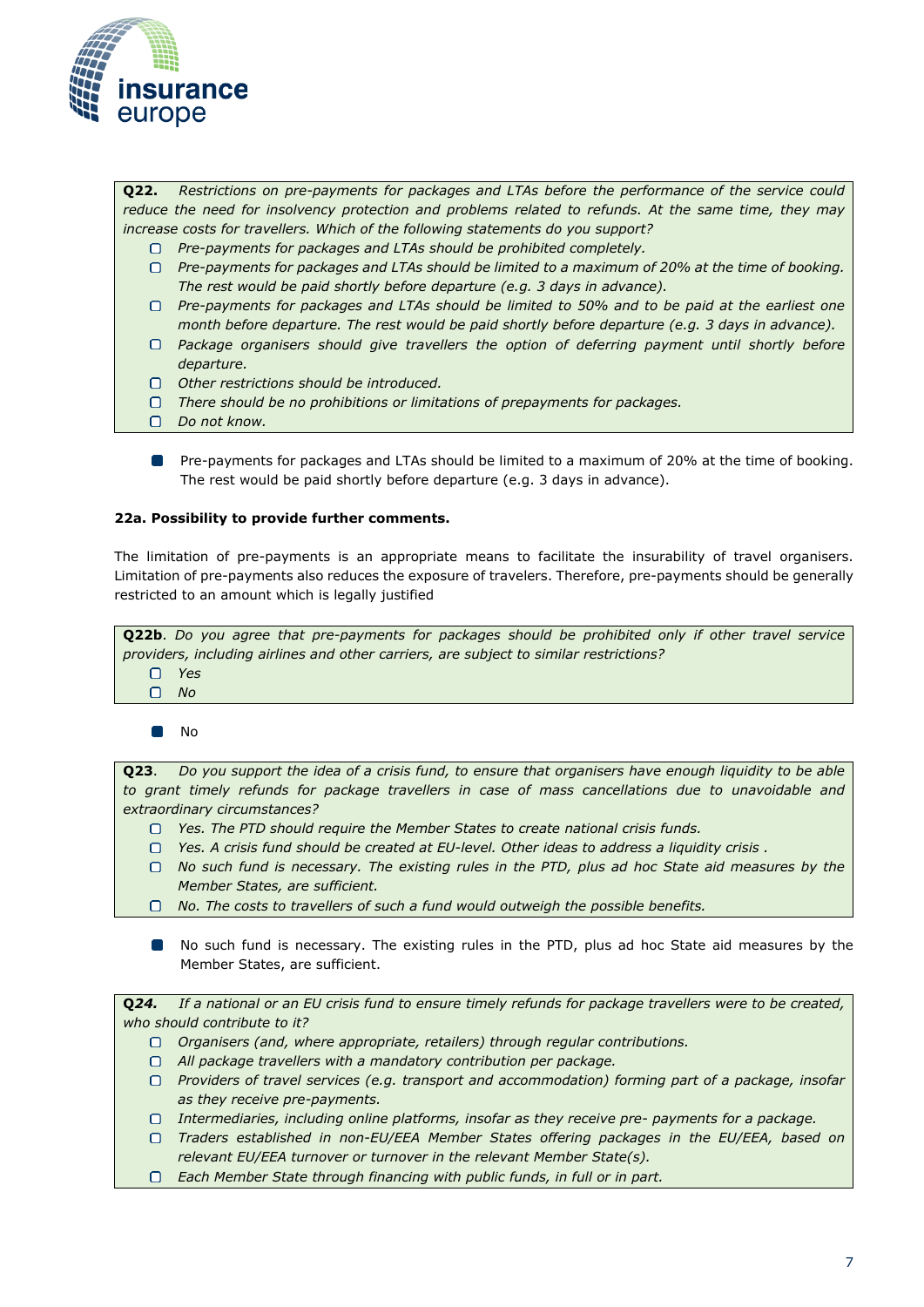

 $\Box$ *The Member States jointly via an EU fund.*  $\Box$ *Other parties.*

N/A

## **24a. Possibility to provide further comments.**

No EU crisis fund is necessary. The existing rules in the PTD, plus member states' measures, are sufficient.

**Q25.** *If an organiser becomes insolvent during the trip or holiday, the PTD guarantees the repatriation of travellers. In addition, the PTD states that 'continuation of the package may be offered'. Should the PTD refer*  to continuation of the holiday as standard solution, so that repatriation before the planned end of the holiday *should take place only where continuation is impossible or very difficult?*

 $\Box$ *Yes.*

*No. The PTD provides sufficient flexibility for appropriate solutions.*

## **Linked Travel Arrangements (LTAs)**

LTAs were created as a category between packages and stand-alone travel services. There are two types of LTAs defined in [Article 3\(5\)\(a\) and \(b\),](https://eur-lex.europa.eu/legal-content/EN/TXT/HTML/?uri=CELEX%3A32015L2302&from=EN&%3A~%3Atext=%E2%80%98-%2Clinked%20travel%20arrangement%2C-%E2%80%99%20means%20at%20least) relating to different booking scenarios. (See this [flowchart f](https://ec.europa.eu/info/sites/default/files/package_travel_or_not_flowchart_0.pdf)or more information.)

In contrast to packages, no trader is responsible for the performance of the trip or holiday as a whole and most rights applicable to packages do not apply. Travellers benefit from insolvency protection [\(Article 19\(1\)\)](https://eur-lex.europa.eu/legal-content/EN/TXT/HTML/?uri=CELEX%3A32015L2302&from=EN&%3A~%3Atext=linked%20travel%20arrangements-%2C1%2C-.%C2%A0%C2%A0%C2%A0Member%20States%20shall) if the trader facilitating the LTA receives pre-payments from travellers (which is not always the case) and for as long as that trader has not forwarded the money to a service provider. Repatriation is included if the trader facilitating the LTA is a carrier.

In relation to potential LTAs, travellers must be informed through compulsory forms in [Annex II t](https://eur-lex.europa.eu/legal-content/EN/TXT/HTML/?uri=CELEX%3A32015L2302&from=EN&%3A~%3Atext=national%20law%20(hyperlink)-%2CANNEX%20II%2C-Part%20A)o the PTD that the rules on packages do not apply but that their payments to the trader facilitating the LTA will benefit from insolvency protection.

According to initial feedback, there are concerns that the rules on LTAs may be too complex, difficult to enforce and confusing for travellers.

Both types of LTA are considered separately in the questions below, except for the last question.

**Q26.** *According to Article 3(5)(a) of the PTD, there is a 'linked travel arrangement' (LTA) if the traveller books different types of travel services on the occasion of a single visit or contact with a point of sale (e.g. a travel agency or an online booking site) but selects and pays for the services separately (e.g. first for a flight and then hotel accommodation, or vice versa). Do you think that the provisions on this type of LTA have improved the protection for travellers, while contributing to fair competition?*

- *Yes, they have.*
- $\Box$ *No, they have not. (Possible reasons can be indicated in the next question.)*
- **No.** Yes, they have.
- **Q27.** *Should any changes be made to the rules on LTAs as defined in Article 3(5)(a) of the PTD?*
	- $\Box$ *No changes are necessary, since the current rules are sufficiently clear and effective.*
	- *There should be a definition or official guidance on the criterion 'single visit or contact', to better distinguish LTAs from mere stand-alone services.*
	- *In the information forms (Annex II, Parts A, B and C), travellers should be informed about insolvency protection before concluding the contract only in cases where they will actually benefit from such protection, in order to avoid false expectations.*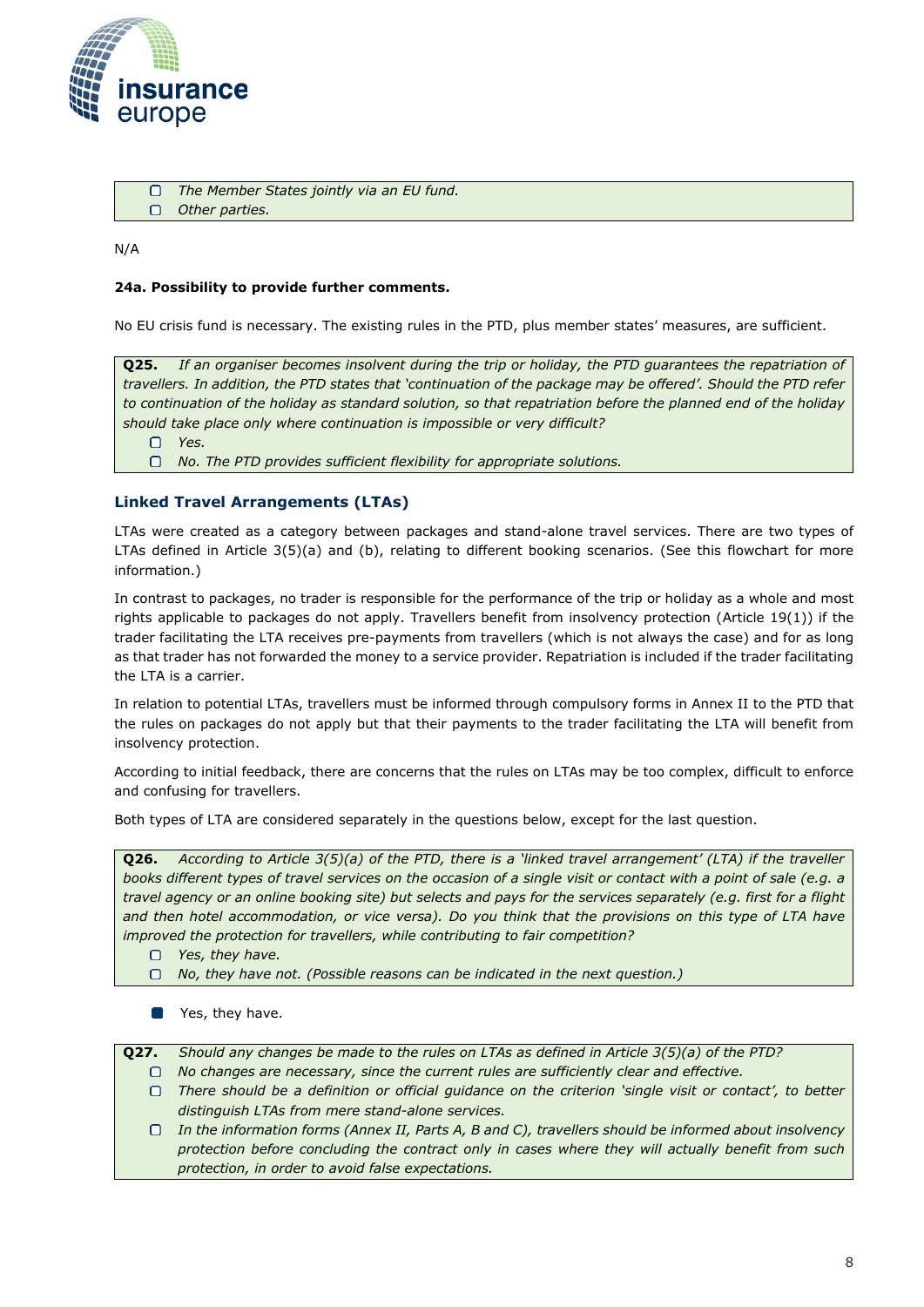

- *Where travellers benefit from insolvency protection, they should receive confirmation on this*   $\Box$ *protection and its limits after the conclusion of the contract (currently such information is not compulsory), so that they can invoke it, if necessary.*
- *This type of LTA should be abandoned without any substitute rules.*
- $\Box$ *Other changes*
- *Do not know.*  $\Box$
- No changes are necessary, since the current rules are sufficiently clear and effective. П

**Q28.** *Under Article 3(5)(b) of the PTD, there is a 'linked travel arrangement' (LTA) where, after the traveller*  booked a travel service with one trader, that trader (e.g. a carrier) facilitates in a targeted manner the booking *of at least one additional travel service from another trader, and if an additional booking occurs within 24 hours after the confirmation of the first booking. In contrast to Article 3(5)(a) PTD, bookings are made at two or more points of sale (e.g. websites).*

*According to initial feedback from stakeholders, this LTA-model is rarely used in practice as it is often not clear when the facilitation is considered as 'targeted' and since traders facilitating such LTAs often do not receive information from other traders that a second booking was made within 24 hours. In addition, travellers often have no evidence showing that an LTA was formed and whether they are entitled to insolvency protection.*

*Do you think that the provisions on this type of LTA (Article 3(5)(b) PTD) have improved the protection for travellers, while contributing to fair competition?*

- $\Box$ *Yes, they have.*
- *No, they have not. (Possible reasons can be indicated in the next question.)*  $\Box$
- **No.** Yes, they have.

**Q29.** *Should any changes be made to the rules regarding LTAs as defined in Article 3 (5)(b) of the PTD? No changes are necessary, since the current rules are sufficiently clear and effective.*

- *A definition or official guidance should be provided on how to interpret the criterion 'facilitates in a targeted manner'.*
- *The obligation for traders with whom a traveller makes a second booking within 24 hours to inform the trader facilitating an LTA about the second booking should be enforced.*
- *Traders should be obliged to confirm to travellers that an LTA has been formed if there is insolvency protection, so that travellers can invoke this right, if necessary.*
- *This type of LTA should be abandoned and/or be replaced with simpler rules (Please see Q30 below.)*
- *This type of LTA should be abandoned without any substitute rules. Other changes.*
- $\Box$ *Do not know.*
- $\Box$ No changes are necessary, since the current rules are sufficiently clear and effective.

**Q30.** *If in Q27 and/or Q29 you indicated that the LTA concept under Article 3(5)(a) and/or (b) should be abandoned and/or be replaced with simpler rules, which aspects would you consider important in this context? Whether, as under the current rules, traders remain obliged to inform travellers that further bookings* 

- *will not lead to the creation of a package (so that travellers can make an informed choice).*
- *Whether general pre-contractual information requirements exist for all traders assisting in the booking of travel services (e.g. an obligation to identify the liable party and specify who receives the traveller's payments).*

*Whether transport providers (e.g. airlines) will become obliged to take out insolvency protection, independently of whether they facilitate the booking of LTAs (The Commission is assessing options for adequate financial protection of passengers against the risk of a liquidity crisis or an insolvency regarding the reimbursement of tickets and, if needed, repatriation, in connection with its Smart and Sustainable Mobility Strategy).*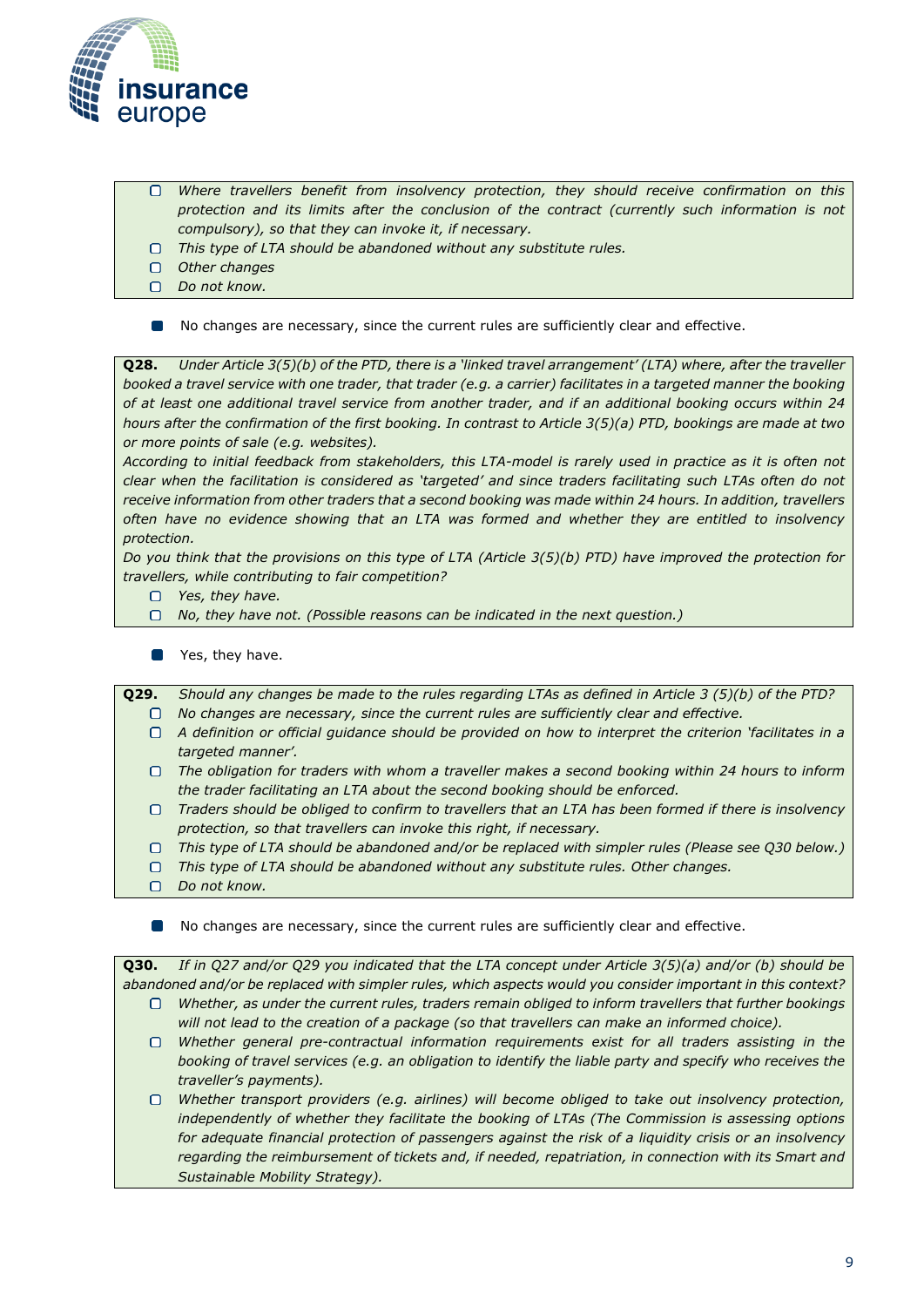

- $\Box$ *Whether all traders assisting in the booking of travel services and receiving pre-payments become obliged to obtain insolvency protection.*
- *Other factors.*  $\Box$
- *Do not know.*

N/A

## **Other questions**

- **Q31.** *Should the PTD be amended with the aim to reduce the environmental impacts of travel and tourism? No new rules are necessary in the PTD. Environmental impacts of travel and tourism should be addressed in sector-specific legislation, e.g. on transport. The PTD should oblige traders to inform travellers about the environmental footprint of packages* 
	- *before booking.*
	- *There should be information on the environmental footprint of packages (as in the previous option). In addition, the PTD should help reduce the environmental impacts of travel and tourism also in other ways.*
	- No new rules are necessary in the PTD. Environmental impacts of travel and tourism should be addressed in sector-specific legislation, e.g. on transport.

*Q32. Should there be EU rules on professional liability insurance for package organisers, covering, for instance, compensation claims and the risk of having to replace travel service providers? Yes*   $\Box$ 

 $\Box$ *No*

 $\blacksquare$ No

**Q33.** *Do you see any other aspects not mentioned above which should be regulated in the PTD to enhance consumer protection and/or the functioning of the internal market? Please explain.*

#### N/A

**Q34.** *The PTD requires Member States to have adequate and effective means to ensure compliance and to ensure that penalties must be effective, proportionate and dissuasive (Articles 24 and 25),but contains no further details. Other consumer protection directives<sup>1</sup> oblige Member States to lay down specific rules on penalties, including fines for widespread cross-border infringements with a maximum amount of at least 4% of the trader's annual turnover in the Member State(s) concerned.*

*What should be done to improve the enforcement of the PTD in all Member States?*

- *There is no need for additional provisions on enforcement and fines in the PTD.* n.
- *There should be specific rules on penalties also for infringements of national provisions transposing the PTD.*
- $\Box$ *There should be fines for widespread cross-border infringements with a maximum amount of at least 4% of the trader's annual turnover in the Member State(s) concerned.*
- *Other measures should be taken to improve the enforcement of the PTD.*  $\Box$
- There is no need for additional provisions on enforcement and fines in the PTD. **Talent**

<sup>1</sup> See Directive (EU) 2019/2161 of the European Parliament and of the Council of 27 November 2019 amending Council Directive 93/13/EEC and Directives 98/6/EC, 2005/29/EC and 2011/83/EU of the European Parliament and of the Council as regards the better enforcement and modernisation of Union consumer protection rules, OJ L 328, 18.12.2019, p. 7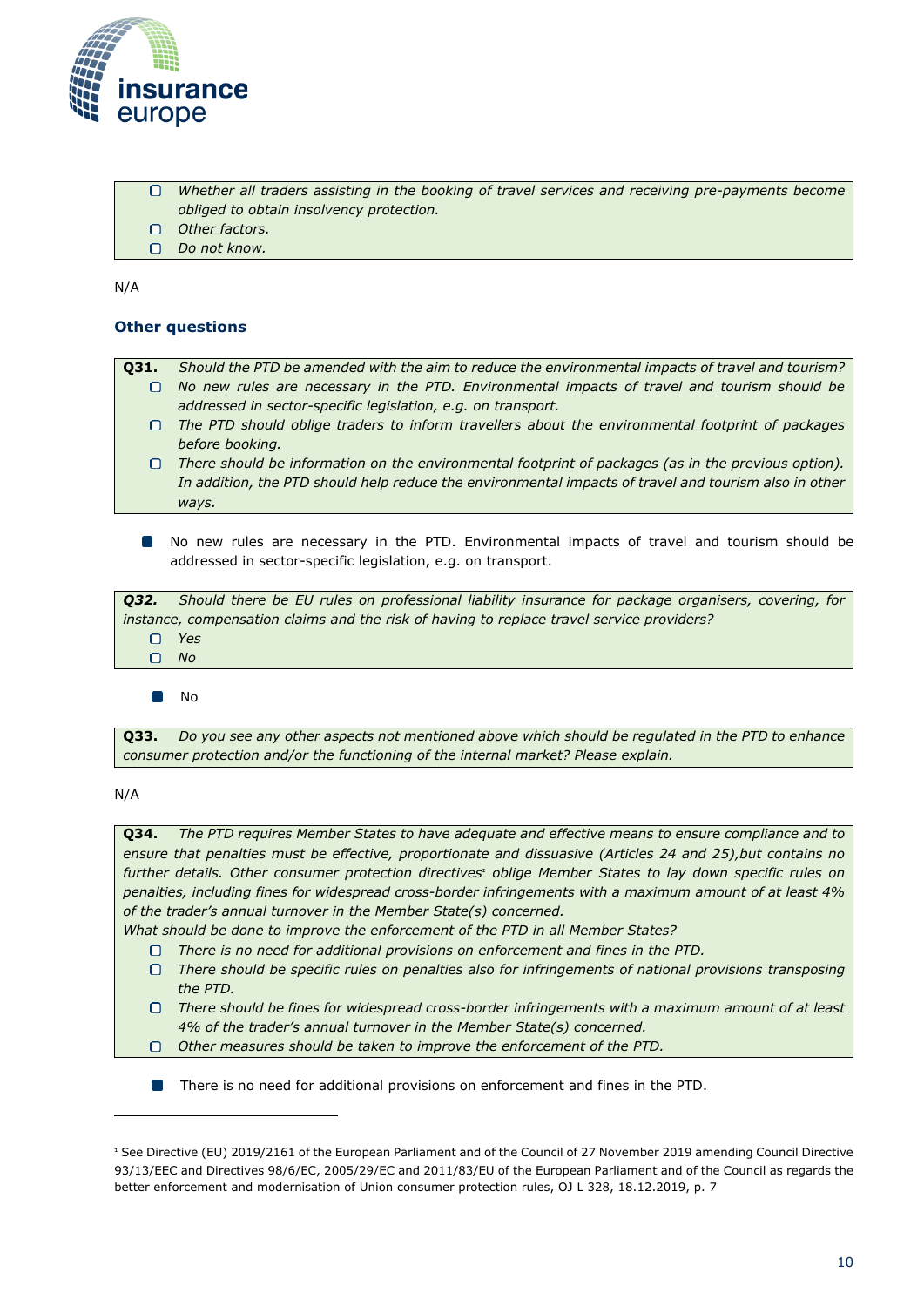

## **Additional questions for providers of insolvency protection**

**Q65.** *Since July 2018, have you noticed an increase of the amounts paid for insolvency protection (e.g. higher volume of contributions to guarantee funds, additional insurance contracts or extension of existing contracts etc.) due to the broader definition of packages or the new insolvency protection obligation for some LTAs?*

- *Yes. Significant increase due to the broader definition of packages.*
- *Yes. Significant increase due to the introduction of LTAs.*
- *Yes. Significant increase due to both the broader definition of packages and the introduction of LTAs.*
- *Yes. Significant increase, but not clear whether this is due to the broader definition of packages or the introduction of LTAs.*
- *No significant increase.*
- **The State Set increase due to the introduction of LTAs.**

#### **65a. Possibility to provide further comments.**

The introduction of LTAs has led to a growth in the number of companies that have to protect themselves against the risk of insolvency. This increase cannot, however, yet be quantified.

**Q66.** *Please describe the effect of the Thomas Cook insolvency on providers of insolvency protection.*

Thomas Cook's insolvency has led to the adoption of new rules in some markets. For example, in Germany new legislative requirements for insolvency protection came into force in November 2021.

**Q67.** *Please describe the effect of the COVID-19 health crisis on insolvency protection for packages,*  including cover to be provided (including for cancellation refunds and vouchers), costs, the number of *insolvencies and other challenges.*

The COVID-19 pandemic led to considerable economic problems for package travel operators. These economic problems persist which dramatically increases the risk of insolvency and consequently make insolvency protection more difficult. This development has led to a further reduction of insurers offering insolvency protection.

The scope of insurance cover against pandemic risks varies in the typical travel insurance lines (luggage, cancel, interruption, health). The market is developing very dynamically and offers additional packages depending on the desired cover. This also applies to the question of whether the risks of the pandemic are insured. Regardless of this, unexpected serious illnesses, for example a broken leg, are of course insured — even during the pandemic. It should also be noted when insuring against pandemic risks that the package traveller is already protected by the PTD.

**Q68.** *How would you assess the impact on the existing insolvency protection systems if refund rights (existing before the insolvency of an organiser/retailer) and vouchers had to be covered permanently by insolvency protection?*

Insolvency protection should not be extended to refunds and vouchers. The PTD rules on insolvency are fit for purpose and ensure an appropriate level of coverage.

**Q69.** *What rules* could *be added to the PTD to make the insolvency protection systems more effective, efficient and sustainable?*

In the view of travel insolvency insurers (surety insurers), neither a change to the PTD, nor an extension of its scope, is currently required.